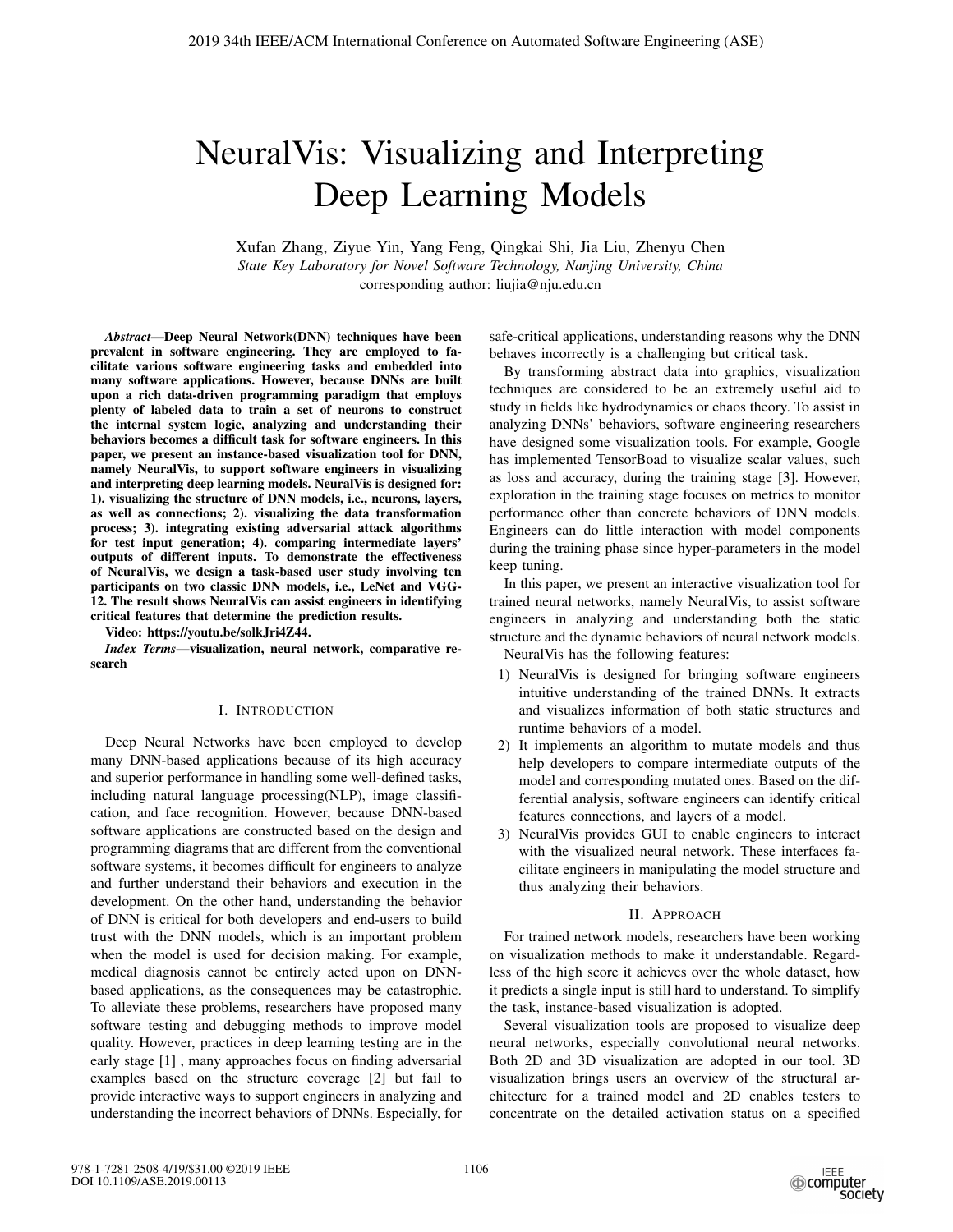layer. To make it more interactive, comparative research and differential analysis are introduced in our visualization tool. Engineers can compare the intermediate output of different inputs to check the similarities and differences, which adds to their comprehension of how adversarial samples deceive the neural network model.

NeuralVis is built on top of TensorSpace, thus we will not elaborate on how model components are visualized in detail. Instead, we introduce how we bring more intuitions with our innovative approach. To bring engineers more intuition about the trained model, we propose a novel approach to implement visualization by integrating the concept of comparative research. Comparative research is the act of comparing multiple things to seek out any findings. In NeuralVis, two features to achieve comparative research in trained models are introduced.

Feature 1: Output comparison. For a given trained model M, let x denote the input, y denote the output. A common way to describe neural network is:  $y = M(x)$ .

NeuralVis is capable of visualizing complicated models. Model M consists of multiple layers, if we use  $f_i$ ,  $w_i$  and  $b_i$  to describe the activation function, weight matrix, and bias of  $i^{th}$  layer, it can be expanded as:

$$
y = f_n(w_n(f_{n-1}(w_{n-1}(\ldots, f_1(w_1x, b_1), \ldots)), b_{n-1}), b_n) \tag{1}
$$

The intermediate output of layer  $i$  can be calculated and visualized. At the moment, it is still difficult for engineers to tell how the network model works even with these intermediate outputs. For example, engineers can hardly tell why the model fails at a specific input. Rather than telling the causes of the prediction, by adding another input for comparison, engineers are expected to tell the differences between two inputs in intermediate layers.

Common tasks like adversarial sample generation are also included in this tool since it is a useful aid to create test inputs. To learn more details about the differences among different inputs, especially the differences between the original input and the adversarial sample, engineers can look into a specific layer to check the activation status.

Feature 2: Model mutation. The model mutation is achieved by adding perturbations to equation 1. Filters in CNNs are considered to extract features from the original input. NeuralVis grants engineers the ability to prevent a target group of filters from working while the others are unchanged.

Filters in different layers can be frozen at the same time without improving complexity. The **mutate\_output** algorithm is shown in Algorithm 1. It takes as input the trained neural network model, the sample input, and the frozen filter configurations in JSON format  $config$ . Static structural information of layers is extracted from the model. The output of each layer is calculated in the loop, if no  $config$  is present, the result will be passed to the next layer as input. Otherwise, function prepare\_input is responsible for applying zero vectors on marked filters in that layer. The output of each layer is stored in an array that is returned once it reaches the last layer.

|  |  | Algorithm 1 mutate_output(model, input, config) |  |  |
|--|--|-------------------------------------------------|--|--|
|--|--|-------------------------------------------------|--|--|

|    | 1: $structure = extract\_layers(model)$                |
|----|--------------------------------------------------------|
|    | 2. for $i = 0$ to len(structure) do                    |
| 3: | $output = inner\_output(model, input, i)$              |
| 4: | <b>if</b> config is None then                          |
| 5: | $input = output$                                       |
| 6: | else                                                   |
| 7: | $input = prepare\_input(output, config, structure, i)$ |
| 8: | end if                                                 |
|    | 9: $result[i] = output$                                |
|    | 10: end for                                            |
|    | 11: $return$ $result$                                  |

#### III. THE DESIGN OF NEURALVIS

We present the architecture of NeuralVis in Figure 1. Model visualization and output visualization are fundamental functions. For a given trained model and input, static structural information is extracted, how the input transforms inside the network is calculated. With this data, the model and the output are visualized. To make the process more interactive, NeuralVis reacts to engineers' operations in model mutation and input generation.



Fig. 1. Components and features of NeuralVis

NeuralVis consists of three main sections as depicted in Figure 2 where 1) the operation panel on the left to perform primary tasks, 2) the detailed panel to visualize details of the model structure and the data transformation throughout the model, 3) the comparison panel to intercept intermediate output of multiple inputs on a specified layer when the comparison task is activated.

#### *A. The operation panel*

The operation panel shows primary tasks engineers can perform, including 1) model upload, 2) model selection, 3)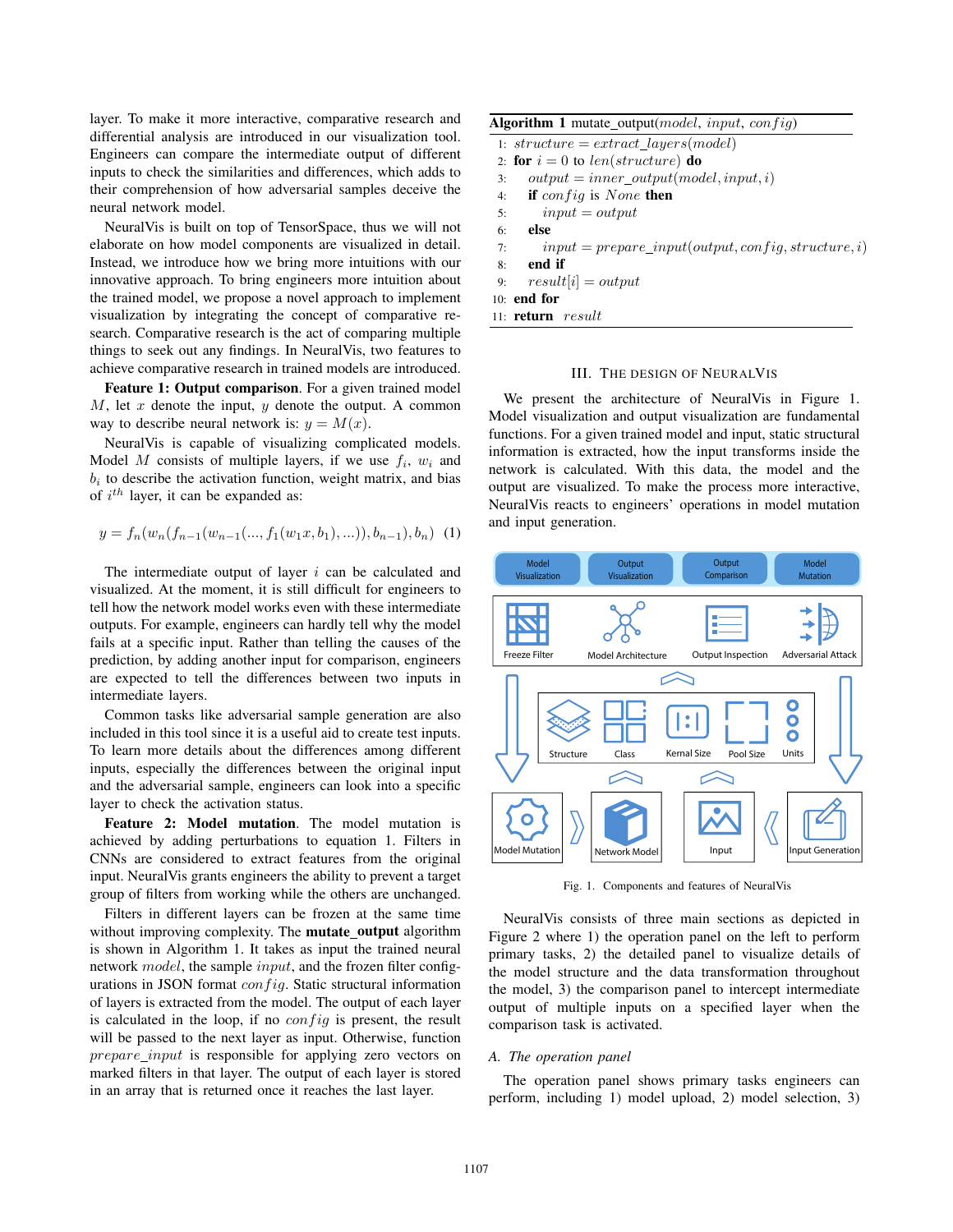input upload, 4) input selection, and 5) synthetic samples generation, 6) single input visualization, and 7) a pair of inputs comparison. As shown in Figure 1, the network model and the input data are two primary components engineers work with. NeuralVis support Keras models at the moment. Uploaded network models appear in the model list. NeuralVis calls the API in Keras library to load the model. Static structural information is extracted from the model, transformed into a 3D graph. However, only general configurations of the models are provided for trained network models. NeuralVis handles tasks related to image classification, for simple images which can be created by hand easily, engineers can create stick figures consisting of lines and points with the provided sketchpad.

Besides, engineers can leverage the sample generation function to create adversarial samples with particular attack algorithms, which is located at the bottom of this section. Available algorithms are provided in an option list. If an adversarial sample is generated successfully, it will be added to the sample list. Engineers waste much time in code implementation for adversarial samples. They are free from the coding implementation in NeuralVis. All they need to do is operate on the panel to tell NeuralVis the original input together with the selected algorithm.

# *B. The detailed panel*

The detailed panel works as a response to users' actions in the operation panel. Detailed information about models and intermediate activation status will be presented to realize model visualization and output visualization. For model structure and component visualization, we leverage the implementation of TensorSpace. This visualization technique helps users work with the model graph in more interactively compared to nodelink graphs proposed in TensorBoard. Intermediate outputs in each layer are rendered together with model components. Engineers can click on the model to expand the detailed components in each layer, drag and spin the model to check it from different angles, zoom in to look into a single layer, or zoom out to have a global view.

To make *feature 2* more interactive, inspired by mutation analysis proposed in [4], engineers can click on filters in an expanded layer to tell NeuralVis which filters should be frozen to implement model mutation in Figure 1. Filters are marked as grey by altering the opacity to indicate that it is frozen. As illustrated in *Feature 2*, no activation status will be passed to the next layer by these frozen filters. Any changes brought to the following layers are visualized as a response to the user's action.

## *C. The comparison panel*

Inspired by comparative research, software engineers can compare the output of multiple inputs with NeuralVis as stated in *Practice 1*. By selecting a pair of inputs from the sample list, section C will pop out at the bottom of section B. Layers to intercept need to be selected. Activation status of that specified layer will be visualized. In this way, engineers can compare the intermediate output between the original

input and a corresponding adversarial sample, similarities and differences observed will bring them intuition about hidden layers.

Since feature maps are of different sizes, it can be difficult for engineers to compare intermediate output in a relatively small panel. To make it more friendly, engineers can expand the comparison panel to full size.

# IV. EVALUATION

To evaluate the usefulness and effectiveness of NeuralVis, we train LeNet [5] on MNIST [6] and VGG-12 [7] on CIFAR-10 [8] to conducted a task-based user study with ten participants. We used MNIST since it is easier for participants to draw handwriting images online. CIFAR-10 was used to illustrate the intuition brought to engineers in more complex situations. In this study, we design the following tasks:

- 1) describing the structure, including the layers, specifications and their relationships based on both trained DNN models,
- 2) creating some inputs with the sketchpad and using the model to predict their label based on the trained LeNet;
- 3) describing the differences between the intermediate outputs of two inputs based on the trained LeNet;
- 4) highlighting critical features in the original input that determine the prediction outputs based on the trained VGG-12;

We recruit ten master students of software engineering as participants. All participants are required to perform the designed tasks on the browser of their laptops within one hour.

The study result shows that all candidates can perform tasks in time with NeuralVis. As is shown in Figure 2, with the model file selected, structural information will be displayed. All participants can describe the structure of used models.

All participants can perform the tasks in time with NeuralVis. For task 1, as is shown in Figure 2, with the model file selected, structural information will be displayed. All participants were able to describe the structure of used models. For task 2, participants manually write some digits on the sketchpad, and all of them successfully finish this task within several seconds. For task 3, participants report that "they can tell the feature that influences the final output". Note that if a layer is frozen by users, no activation information is passed to the next layer. In this task, intermediate outputs are inspected, which offered the participant a chance to view the differences in hidden layers via comparative research. We analyze the result submitted by all participants and find that there were some filters participants considered to be important and filters that are useless according to the filters they highlighted, which proves that NeuralVis brings them intuition in understanding importance of neurons inside a neural network.

After participants finish tasks, we also interview them to collect feedback on NeuralVis. The feedback shows the comparison of intermediate output is critical for the analysis of the behavior of DNN models.